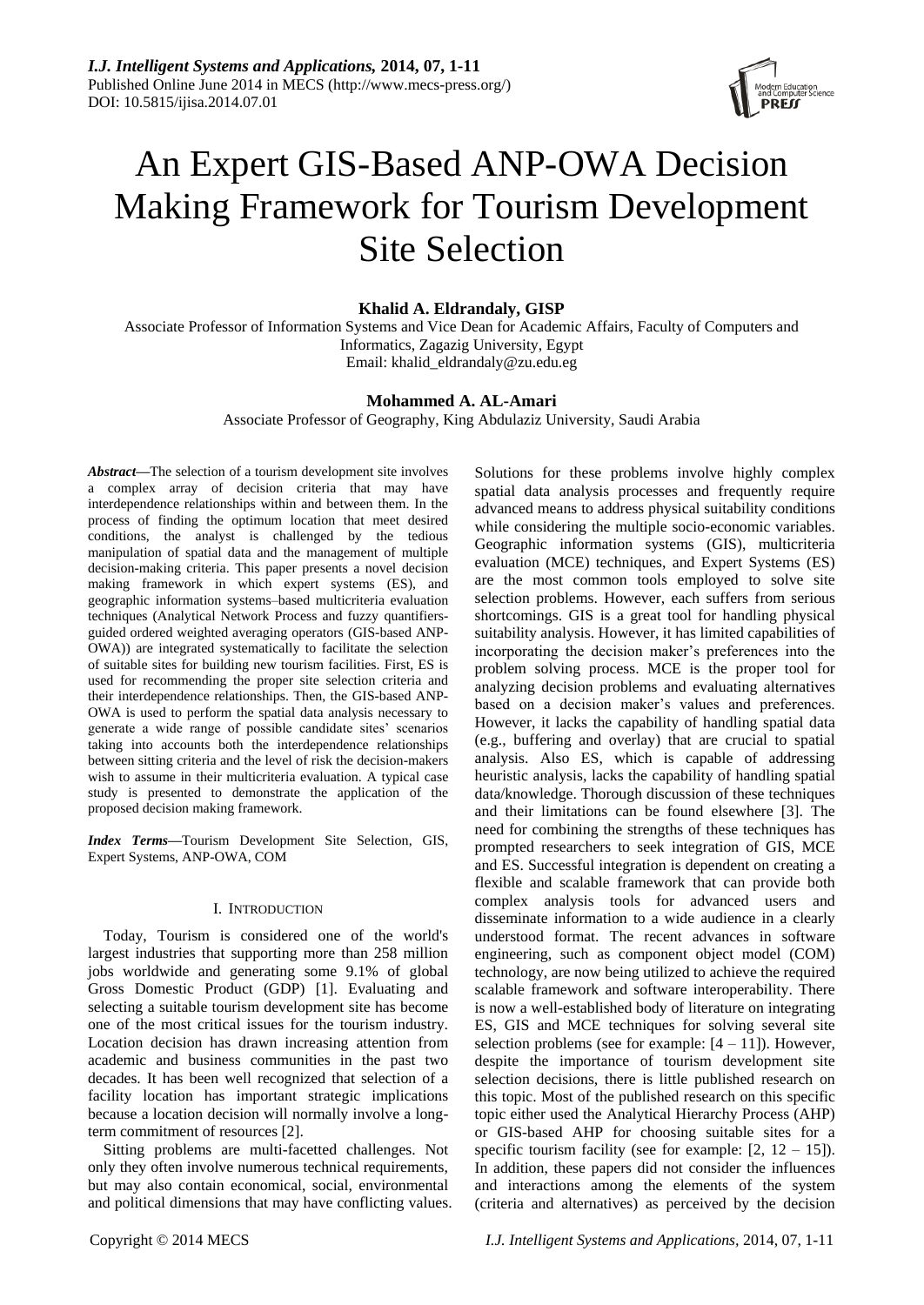maker due to the fact that AHP cannot accommodate the variety of interactions, dependencies and feedback between higher and lower level elements [16]. Also, the GIS-based AHP, an adoption of weighted linear aggregation (WLC) rule, typically employed a high tradeoff decision strategy and neglected other decision strategies [17].

This paper presents a novel decision making framework in which ES, and GIS-based ANP-OWA, a recently developed GIS-based multicriteria evaluation procedure [18], are integrated systematically to facilitate decision-making regarding site selections for tourism facilities. According to the type of the proposed tourism facility, an expert system is used to define the recommended sitting criteria (market-related, environmental, legal/political, financial etc.) and the interdependence relationships within and between them. Then, the GIS-based ANP-OWA is used to perform the spatial data analysis necessary to generate a wide range of possible candidate sites' scenarios taking into accounts both the interdependence relationships between sitting criteria and the level of risk the decision-makers wish to assume in their multicriteria evaluation. The rest of this paper is organized as follows: Section 2 presents a comprehensive discussion of tourism site selection process, and characteristics. Section 3 describes the proposed decision making framework. Section 4 describes the proposed spatial decision support system. A typical case study is presented in Section 5 to demonstrate the application of the proposed decision making framework.

## II. TOURISM SITE SELECTION

#### *2.1. Tourism Site Selection Characteristics*

Building a new capital improvement facility is a major, long-term investment for owners and investors. Site selection of a capital project is a critical decision made by owners/investors that significantly affects their profit and loss. Decisions regarding the locations of these facilities influence where people work, live, and determine the lifestyle of a community. As such, tourism site location analysis is big business, whether measured in terms of amounts invested, decision-makers involved, employees affected, or the economies of the area influenced. The process of selection could involve a large number of candidate sites [3].

The goal in a site selection exercise is to find the best location with desired conditions that satisfy predetermined selection criteria [19]. The selection process attempts to optimize a number of objectives in determining the suitability of a particular site for a defined facility. Such optimization often involves a multitude of factors, sometimes contradicting. Some of the important factors that add to the difficulty of the proper site selection include the existence of numerous possible sites within a sought region, multiple objectives, intangible objectives, diversity of interest groups, lack of quantitative measures of the factors' impact, uncertainties regarding impact timing and magnitude, uncertainties regarding government influence on the selection process through legislations, uncertainties regarding possible delays of permitting and construction [20].

The process for selecting tourism sites is especially complicated because there are two distinctive characteristics of tourism that add to a decision's complexity [13]: First, tourism activities frequently involve interaction with areas that are environmentally, socially, and /or culturally sensitive such as beaches, mountains, or habitats of indigenous people. The balancing of multiple objectives, e.g., maximizing a destination's popularity/attractiveness while at the same time maintaining the quality of its environment, is a formidable challenge in tourism site selection decisions. Second, in many contexts tourism is a seasonal activity because the quality of attractions, which draws people to a specific area, often varies across the year. Consequently, the popularity of areas fluctuates from season to season. This seasonality is one of the most pervasive problems in tourism leading to a highly skewed visitor distribution pattern which has substantial effects not only on a destination's profitability but also on its environment. Therefore, an inappropriate location decision may have a destructive effect not only on the success of a tourism business, but also on the host environment and community.

#### *2.2. Tourism Site Selection Criteria*

The key to success in site selection is to determine which criteria are most important. Given the multifaceted nature of tourism and the complex nature of tourism demand, many different criteria have been identified that may influence tourism site selection. The importance of each of these criteria varies among situations depending on the type of tourism developed, the context and stage of development, and the perspective adopted. These criteria can be divided into four broad categories as shown in table 1. Thorough discussion of these criteria can be found elsewhere [13].

| Categories               | Criteria                        |
|--------------------------|---------------------------------|
|                          | Accessibility                   |
|                          | <b>Cultural Attractions</b>     |
|                          | View                            |
| Market-related Criteria  | Climate                         |
|                          | <b>Supporting Facilities</b>    |
|                          | <b>Recreation Opportunities</b> |
|                          | Competition                     |
|                          | Distance from Sight Line        |
|                          | Topography (Slope)              |
| Environmental Criteria   | Ecosystem (Wildlife/Vegetation) |
|                          | Underground Water               |
|                          | Landscape (Visual Quality)      |
|                          | Land Use                        |
| Legal/Political Criteria | Surrounding Land Use            |
|                          | Zoning                          |
|                          | Residents' Attitude             |
|                          | <b>Land Price</b>               |
| Financial Criteria       | <b>Existing Infrastructure</b>  |
|                          | Land Ownership                  |
|                          | Incentives                      |

Table 1. Tourism site selection criteria (adapted from [13])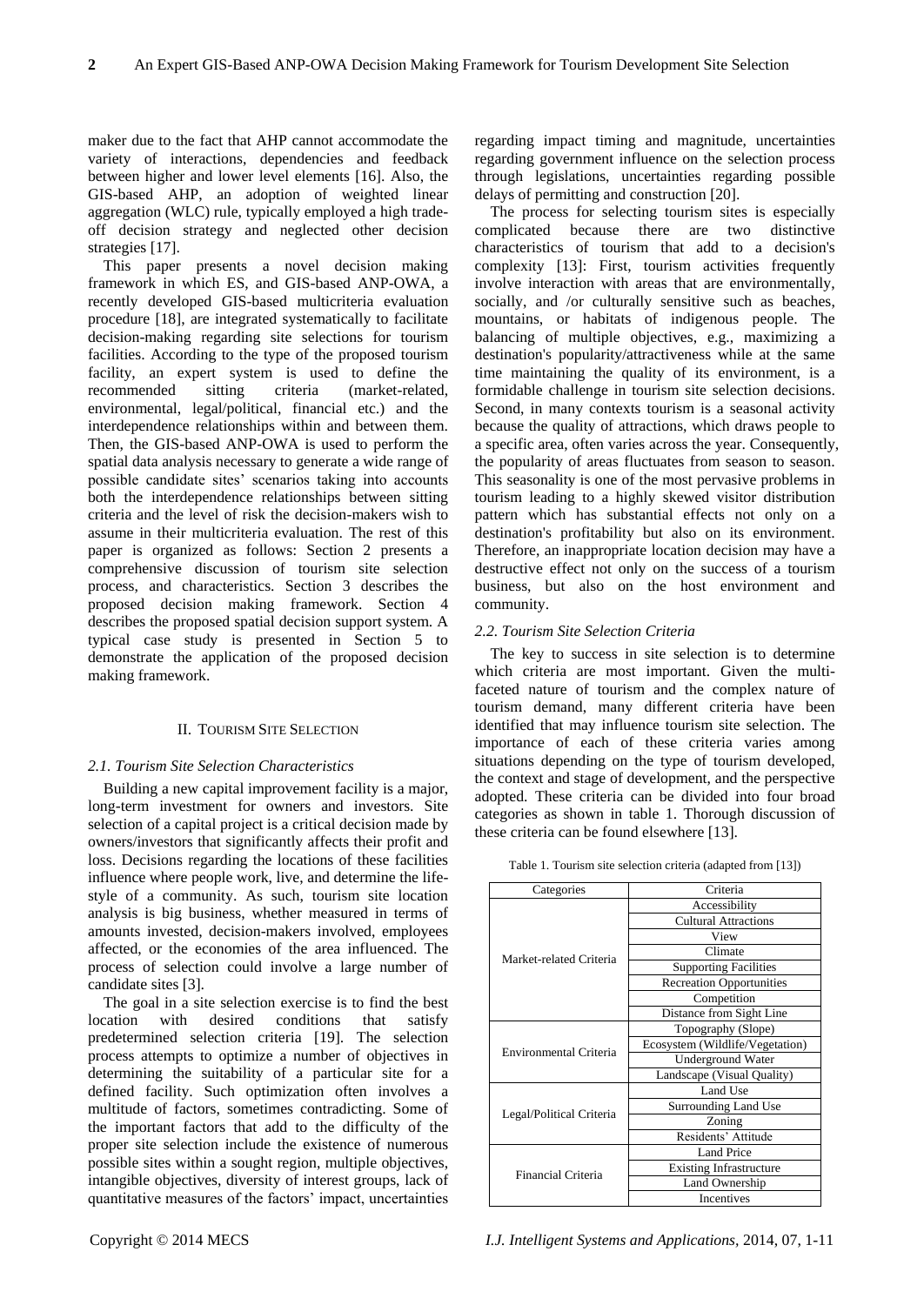A novel decision making framework for tourism development site selection is proposed. The proposed framework integrates the capabilities of ES, and GISbased ANP-OWA. Recommendations regarding the design of a good sitting methodology were observed [21, 22] in the design of the proposed framework. These recommendations include: a) identification of facility's goals, b) providing quality analysis (i.e., logically sound, defensible, and useful for decision-making) c) offering practical methodology (i.e., ability to conduct studies in the real environment with available methods and procedures provided at a reasonable cost and time), and d) documenting how local conditions are analyzed. Fig. 1 depicts the three phases of the proposed framework (i.e., defining sitting criteria, preparing standardized criterion maps, multicriteria evaluation) and their procedural steps as explained below:



Fig. 1. Proposed Decision Making Framework

## *3.1. Phase 1: Defining Sitting Criteria*

According to the type of the proposed tourism facility, an expert system is used to define the recommended sitting criteria (market-related, environmental, legal/political, and financial etc.) and their interdependence relationships. The decision maker has the option of accepting or modifying these recommended criteria.

#### *3.2. Phase 2: Preparing Standardized Criterion Maps*

After defining the sitting criteria, the analyst prepares the criterion maps based on the predefined sitting criteria. Central to spatial multicriteria decision making is the fact that an attribute can be represented in a GIS database as an attribute (criterion) map layer. A criterion map represents the spatial distribution of an attribute that measures the degree to which its associated objective is achieved. Given a variety of scales on which each

criterion can be measured, multicriteria evaluation requires that values contained in the various criterion map layers be transformed to comparable units (standardized to a common scale). Detailed descriptions of standardization approaches are reported elsewhere [23 – 25].

# *3.3. Phase 3: Multicriteria Evaluation*

After preparing the standardized criterion maps, GISbased ANP-OWA, a recently developed GIS-based MCE procedure, is used for ranking the alternative sites according to the decision maker's preferences. ANP and OWA are two of the most commonly used GIS-based MCE procedures [26, 27]. The ANP generalizes the problem of modeling process using a network of criteria and alternatives (all called elements), grouped into clusters. All the elements in the network can be related in any possible way, i.e. a network can incorporate feedback and interdependence relationships within and between clusters. The ANP method allows the aggregation of the experts' judgments on each of these elements into one priority index [28]. However, ANP similar to AHP typically employed a high trade-off decision strategy, which used a weighted linear aggregation rule (WLC), and neglected other decision strategies [29]. OWA is a family of multi-criteria aggregation procedures. It has been developed in the context of fuzzy set theory. It involves two sets of weights: the weights of criterion importance and the order weights. By changing the order weights, one can generate a wide range of outcome. OWA provides an extension and generalization for the two fundamental classes of decision rules in the GIS: the Boolean overlay operations and the WLC procedures [26]. Both ANP and OWA with fuzzy quantifiers have been implemented individually in GIS environments (e.g. [26 – 33]). While each of these MCE procedures has proven to be very useful, however, they do not operate in the same level. The ANP is a global tool for analyzing the whole decision-making process, creating a network model of it and then evaluating each alternative with respect to this network. The evaluation process in the ANP uses a simple WLC to calculate the local scores of each alternative as a cell (raster format) or a polygon (vector format). The OWA operators, on the other hand, provide a very general framework for making the kinds of local aggregations used in the ANP. In 2013,Eldrandaly [18] introduced a new GIS-based multi-criteria evaluation procedure by extending the ANP using fuzzy quantifiersguided ordered weighted averaging (OWA) operators, suggesting that the capabilities of ANP as a comprehensive tool for decision making can be improved by integration of the fuzzy linguistic OWA operators. This procedure allows decision-makers to define a decision strategy on a continuum between pessimistic (risk-averse) and optimistic (risk-taking) strategies. By changing the linguistic quantifiers, the GIS-based ANP– OWA can generate a wide range of decision strategies taking into accounts the level of risk the decision-makers wish to assume in their MCE. The GIS-based ANP-OWA procedure is composed of five major steps [18]: (1) Network model construction, (2) Pairwise comparison

Copyright © 2014 MECS *I.J. Intelligent Systems and Applications,* 2014, 07, 1-11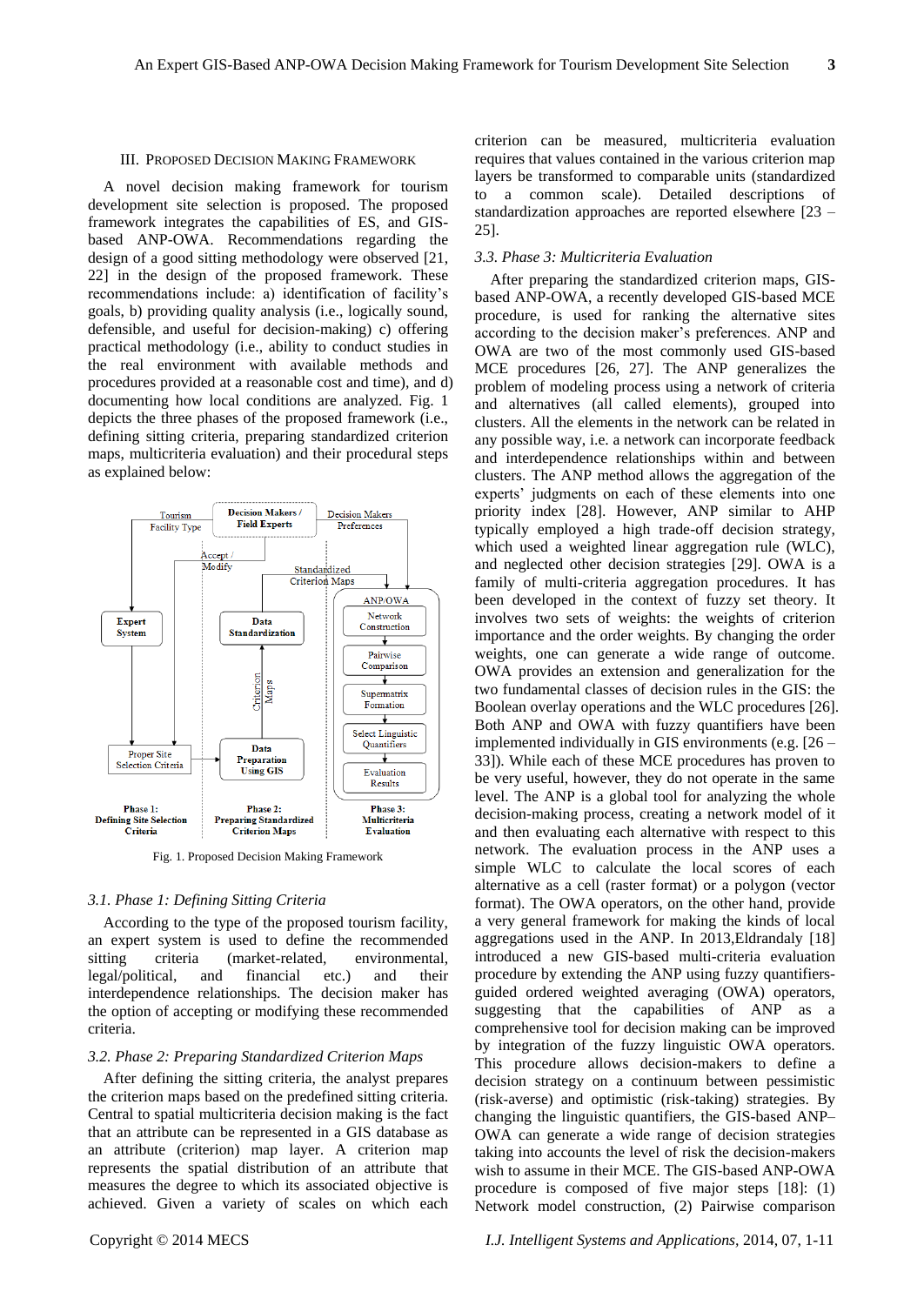and priority vectors, (3) Supermatrix formation, (4) Select linguistic quantifiers, and (5) Calculation of the overall evaluation score of alternatives. Detailed descriptions of this procedure are reported elsewhere [18].

# IV. PROPOSED SPATIAL DECISION SUPPORT SYSTEM

To implement the proposed spatial decision making framework, a prototype intelligent GIS-based spatial decision support system (Tourism Site Selection Advisory System) is developed using Microsoft® Component Object Model (COM) technology. The COM is a standard that enhances software interoperability by allowing different software components, possibly written in different programming languages, to communicate directly [34]. A number of COM-compliant software packages are used to develop the proposed system.

The Visual Rule Studio® (an object-oriented expert systems development environment for windows) is used for developing the expert system component as an ActiveX DLL to achieve the required software interoperability. Visual Rule Studio solves the problem of software interoperability by allowing the developers to package rules into component reusable objects called RuleSets. By fully utilizing OLE and COM technologies, RuleSets act as COM Automation Servers, exposing RuleSet objects in a natural COM fashion to any COM compatible client. Visual Rule Studio installs as an integral part of MS Visual Basic, Professional or Enterprise Editions, and appears within the Visual Basic as an ActiveX Designer. This allows the developers to add rule objects to their existing or new Visual Basic application in much the same manner they would extend their application with a new form or ActiveX control. RuleSets can be complied within Visual Basic. EXE, .OCX, or .DLL executables and used in any of the ways the developers normally use such executables. The RuleSet of the proposed system consists of 5 Classes and 198 Rules. The knowledge base for the expert system were acquired from various information sources including published studies and texts; technical reports; municipal ordinance and documents; and human expertise from selected professionals who have considerable experience in planning practices related to tourism facility sitting decisions. The inference engine of Visual Rule Studio's production system acts as the unseen hand or executor which causes processing to take place. In the proposed expert system forward chaining engine is used. Starting from an initial or current set of data, the forward chaining inference engine makes a chain of inferences until a goal is reached [35, 36].

The ArcGIS ® Desktop 9.3 is used to manage the spatial data and to conduct the required spatial analysis operations. ArcGIS is a scalable set of state-of-the-art software for geographic data creation, management, integration, analysis, and presentation. It is built on a technology framework known as ArcObjects. ArcObjects is a set of platform-independent software components, written in C++, which provides services to support geographic information system (GIS) applications on the desktop in the form of thick and thin clients and on the server. ArcObjects makes use of the Microsoft Component Object Model (COM). Detailed descriptions of ArcGIS are reported elsewhere [38, 38]. Visual Studio 2005 (C# Programming Language) and ArcObjects (ArcGIS development platform) libraries are used to develop the ANP-OWA module as an extension to ArcGIS. Extensions are a collection of toolbars and commands. Detailed descriptions of ArcGIS programming can be found elsewhere [39].

# V. CASE STUDY: TOURIST HOTEL SITE SELECTION

This section presents the results of implementing the proposed system on a test regional area. The test problem utilized a real regional site (the north west of Asir Region, Saudi Arabia). This site is characterized by its mountainous nature with heights reaching 2700m above sea level. Mountains chain extends in a north-south direction with very steep slope and cliffs in the west, and generally gentle slope to the east with some high mountains. Vegetation is covering many parts of the place with dense patches of forest in various locations. The goal of the test problem is to identify the most suitable sites for a tourist hotel. The required GIS data layers (criterion maps) were extracted from a QuickBird satellite image and a 30m ASTER Global Digital Elevation Model. This study focused on employing a relatively small number of well-defined principles rather than taking into account extensive cases in obtaining and organizing the decision criteria, the map layers, and the experts' rules. However, since the system was designed as a scalable prototype, it can easily be adapted to any specific situation or needs with minor modifications and refinements.

In order to identify the most suitable sites for a tourist hotel, the current case study involves evaluating a set of sites on the basis of four objectives: market related, environmental, legal, and financial. These objectives are measured in terms of eleven attributes: (1) Accessibility, (2) Cultural Attractions, (3) View, (4) Distance from Sight Line, (5) Slope, (6) Ecosystem, (7) Landscape, (8) Land Use, (9) Surrounding Land Use, (10) Land Price, and (11) Existing Infrastructure. There are dependencies between market related, environmental, legal, and financial objectives, and between attributes belonging to these objectives. The overall goal here is to identify the most suitable sites for building a new hotel.

To solve this sitting problem, the three procedural steps of the proposed framework will be followed. The proposed system is executed by clicking on the Tourism Site Selection Advisory System button on ArcMap. Upon execution of the System, it gives the user three options: (1) Selection Criteria Advisory System, (2) Data Standardization, and (3) Multicriteria Evaluation (ANP-OWA) as shown in Fig. 2.

| <b>Tourism Site Selection Advisory System</b> |                    |                                    |  |  |  |
|-----------------------------------------------|--------------------|------------------------------------|--|--|--|
| Selection Criteria Advisory System            | Data Standrization | Multicriteria Evaluation (ANP/OWA) |  |  |  |

Fig. 2. Tourism Site Selection Advisory System.

Copyright © 2014 MECS *I.J. Intelligent Systems and Applications,* 2014, 07, 1-11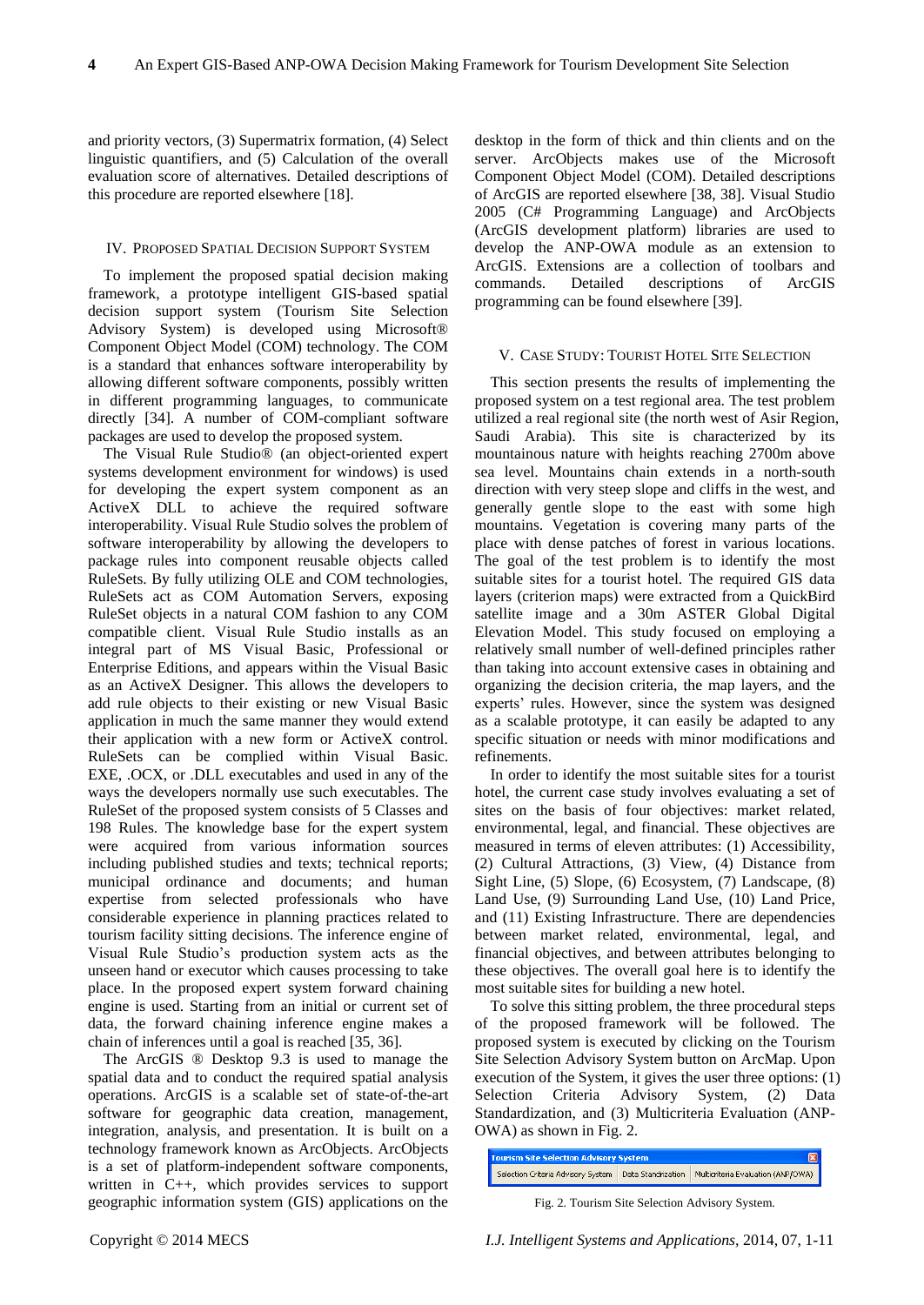#### *5.1. Defining the sitting criteria*

Upon starting the Selection Criteria Advisory System, the expert system asks the user to define the proposed tourism facility type. Then the expert system presents the recommended sitting criteria for the tourism facility under considerations (hotel). The decision maker has the option of either accepting or modifying these recommended criteria as shown in Fig. 3.



Fig. 3. Selection Criteria Advisory System

#### *5.2. Data Standardization*

After defining the sitting criteria, their corresponding criterion maps are created using raster format and each raster layer contains the attribute values assigned to the alternatives, and each alternative (cell) is related to the higher-level elements (i.e., attributes). Given a variety of scales on which each criterion can be measured, multicriteria evaluation requires that values contained in the various criterion map layers be standardized to a common scale. Thus before start building the ANP-OWA decision network of the current case study using the proposed system, the criterion maps must be standardized

using the data standardization function available in the System as shown in Fig. 4.

| Criteria                | Max/Min      |   | Standardization |                          |  |
|-------------------------|--------------|---|-----------------|--------------------------|--|
| Accessibility           | Minimization |   | x/Max           |                          |  |
| Ecosystem               | Maximization | ▼ | x/Max           | ▼                        |  |
| Land Use                | Maximization |   | x/Max           | $\overline{\phantom{0}}$ |  |
| <b>Land Price</b>       | Minimization |   | x/Max           |                          |  |
| Existing Infrastructure | Minimization |   | x/Max           |                          |  |
| Surrounding Land Use    | Maximization |   | x/Max           |                          |  |
| Landscape               | Maximization |   | x/Max           |                          |  |
| Cultural Attractions    | Minimization | ▼ | x/Max           |                          |  |

Fig. 4. Data Standardization

# *5.3. Multicriteria Evaluation*

#### *5.3.1. Network Model Construction*

The first step in the ANP-OWA process is to construct a network model that captures the alternatives, the criteria and their relationships. In the context of this paper, a typical ANP network model for tourist hotel site selection is constructed as shown in Fig. 5. The developed model consists of a single control criterion (goal: hotel site selection), 4 criteria clusters (market related criteria, environmental criteria, legal criteria, and financial criteria), nodes (11subcriteria or attributes related to the 4 criteria clusters), and alternatives. There are, in the model dependencies between the four criteria clusters, and between subcriteria belonging to these criteria clusters. Outer dependencies between two clusters are represented by a two-way arrow while inner dependences among elements of a cluster are represented by looped arcs. To construct this model using the proposed system, the ANP-OWA procedure is activated by pressing the Multicriteria Evaluation (ANP-OWA) button. Then the suggested ANP Network model and the suggested dependency relationships are displayed, the decision maker has the option of either accepting or modifying them as shown in Fig. 6 and 7.



Fig. 5. Hotel Site Selection Network Decision Model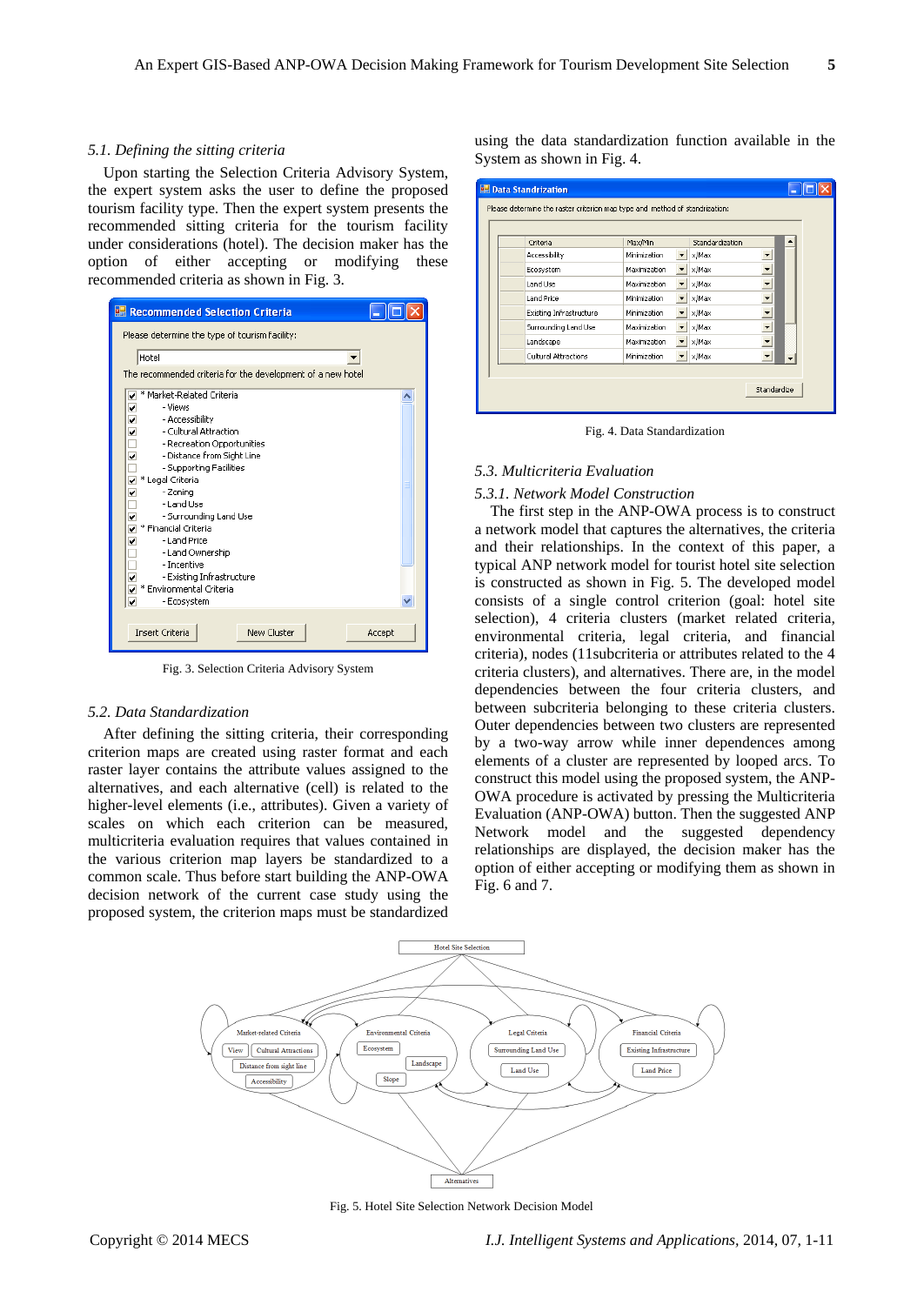| Suggested ANP Decision Model |                          |  |  |  |  |
|------------------------------|--------------------------|--|--|--|--|
| Clusters                     | Criteria                 |  |  |  |  |
| Market-related Criteria      | Accessibility            |  |  |  |  |
|                              | Cultural Attractions     |  |  |  |  |
|                              | View                     |  |  |  |  |
|                              | Distance from Sight Line |  |  |  |  |
| Environmental Criteria       | Slope                    |  |  |  |  |
|                              | Ecosystem                |  |  |  |  |
|                              | Landscape                |  |  |  |  |
| Legal Criteria               | Land Use                 |  |  |  |  |
|                              | Surrounding Land Use     |  |  |  |  |
| Financial Criteria           | <b>Land Price</b>        |  |  |  |  |
|                              | Existing Infrastructure  |  |  |  |  |
| Modify<br>Accept             |                          |  |  |  |  |

Fig. 6. Suggested ANP decision model

| Please Accept/Modify the interdependency between criteria in the decision model: |               |           |          |                            |                          |         |
|----------------------------------------------------------------------------------|---------------|-----------|----------|----------------------------|--------------------------|---------|
| Criteria                                                                         | Accessibility | Ecosystem | Land Use | Existing<br>Infrastructure | Surrounding Land<br>Use. | Land Pr |
| Accessibility                                                                    | ⊽             | ⊽         | ⊽        | ⊽                          | ⊽                        |         |
| Ecosystem                                                                        | ⊽             | ⊽         | ⊽        | ⊽                          | $\overline{\mathbf{v}}$  |         |
| Land Lise                                                                        | ⊽             | ⊽         | ⊽        | ⊽                          | $\overline{\mathbf{v}}$  |         |
| Existing Infrastr                                                                | ⊽             | ⊽         | ⊽        | ⊽                          | ⊽                        |         |
| Surrounding Lan                                                                  | ⊽             | ⊽         | ⊽        | ⊽                          | ⊽                        |         |
| <b>Land Price</b>                                                                | ⊽             | ⊽         | ⊽        | ⊽                          | ⊽                        |         |
| Landscape                                                                        | ⊽             | ⊽         | Μ        | ⊽                          | ⊽                        |         |
| Cultural Attracti                                                                | п             | ⊽         | Μ        | ⊽                          | п                        |         |

Fig. 7. Suggested dependency relationships

#### *5.3.2. Pairwise comparison matrices and priority vectors*

In ANP, similar to the comparisons performed in AHP, attributes (nodes) are pairwise compared with respect to their relative importance toward their control attribute according to interdependency between attributes (outer/inner) relationships. The attributes within the objectives (clusters) themselves are pairwise compared according to their influence on each attribute in another objective they are connected to (outer dependence) or attributes in their own objective (inner dependence). Influence may be evaluated in terms of importance, preference or likelihood taking a control attribute in mind. The objectives themselves are also pairwise compared with respect to their contribution to the goal (control criterion). Thus, there are two sets of weights,  $W_{k(j)} = (w_{1(j)}, w_{2(j)}, ..., w_{l(j)})$  and  $W_q = (w_1, w_2, ..., w_p)$ , are assigned to the attributes and objectives, respectively. The final weights of the attributes  $W_j = (w_1, w_2, ..., w_n)$ are calculated using supermatrix operation as will be shown in section 5.3.3.

The relative importance values are determined with Saaty's 1-9 scale. Similar to AHP, pairwise comparison in ANP is performed in the framework of a matrix, and a local priority vector can be derived as an estimate of the relative importance with attributes (or objectives) being compared. The pairwise comparison matrix has the following form:  $A = \{a_{ij}\}\$ , where  $a_{ij}$  is the pairwise comparison rating for element *i* and element *j*. The matrix *A* is reciprocal - that is,  $a_{ij} = 1/a_{ji}$  - and all its diagonal

elements are unity.

Local priority vector can be derived by solving (1):

$$
A \times w = \lambda_{\text{max}} \times w \tag{1}
$$

Where  $A$  is the matrix of pairwise comparisons,  $W$  is the eigenvector, and  $\lambda_{\text{max}}$  is the largest eigenvalue. A Consistency Index *CI* is used to measure the degree of inconsistency in the square matrix *A* (where,  $CI = (\lambda_{\text{max}} - n)/(n-1)$ , *n* is the number of columns of matrix  $A$ ). Then the Consistency Ratio  $CR$  is calculated (where,  $CR = CI / RCI$ ,  $RCI$  is the consistency index of a randomly generated pairwise comparison matrix). Generally, a *CR* of 0.10 or less is considered acceptable, otherwise the matrix  $A$  will be revised to improve the judgmental consistency [40, 41].

After constructing the decision model of the problem, the relative weights for all criteria clusters and their related subcriteria are calculated using the pairwise comparisons. First, we perform the pairwise comparison between the four criteria clusters as shown in Table 2 and Fig. 8. The system will warm the decision maker when the Consistency Ratio (CR) is not acceptable.

Table 2. Pairwise comparison matrix of the level of objective (clusters)

|                              | Market-related Factors | <b>Environmental Factors</b> | Legal Factors | <b>Financial Factors</b> | Weight |       |
|------------------------------|------------------------|------------------------------|---------------|--------------------------|--------|-------|
| Market-related Factors       |                        |                              |               |                          | 0.429  |       |
| <b>Environmental Factors</b> |                        |                              |               |                          | 0.222  |       |
| Legal Factors                |                        |                              |               |                          | 0.222  | 0.005 |
| <b>Financial Factors</b>     | 0.333                  |                              |               |                          | 0.127  |       |

| Pairwise Comparison Between Clusters |                            |                          |                           |                          |                |   |                    |  |
|--------------------------------------|----------------------------|--------------------------|---------------------------|--------------------------|----------------|---|--------------------|--|
| Clusters                             | Market-related<br>Criteria |                          | Environmental<br>Criteria |                          | Legal Criteria |   | Financial Criteria |  |
| Market-related                       | $\mathbf{1}$               | ۰                        | $\overline{c}$            | $\overline{\phantom{0}}$ | $\overline{c}$ | ۰ | з                  |  |
| Environmental C                      | 1/2                        | $\overline{\phantom{0}}$ |                           | $\overline{\phantom{a}}$ |                |   | $\overline{c}$     |  |
| Legal Criteria                       | 1/2                        | $\overline{\phantom{0}}$ |                           |                          |                |   | $\overline{c}$     |  |
| Financial Criteria                   | 1/3                        | $\overline{\phantom{a}}$ | 1/2                       | ۰                        | 1/2            |   | $\blacksquare$     |  |
|                                      |                            |                          |                           |                          |                |   |                    |  |
|                                      |                            |                          |                           |                          |                |   |                    |  |
|                                      |                            |                          |                           |                          |                |   |                    |  |
|                                      |                            |                          |                           |                          |                |   |                    |  |

Fig. 8. Pairwise comparison between clusters

After finishing the Pairwise comparison process between the criteria clusters, we begin performing pairwise comparison between the subcriteria taking into account their interdependence relationships. For example, Fig. 9 demonstrating the connections between land price criterion and other subcriteria. Pairwise comparison procedures based on these connections are shown in table 3 and Fig. 10, 11, 12, and 13. Similarly, other subcriteria are also evaluated with 40 pairwise comparison procedures.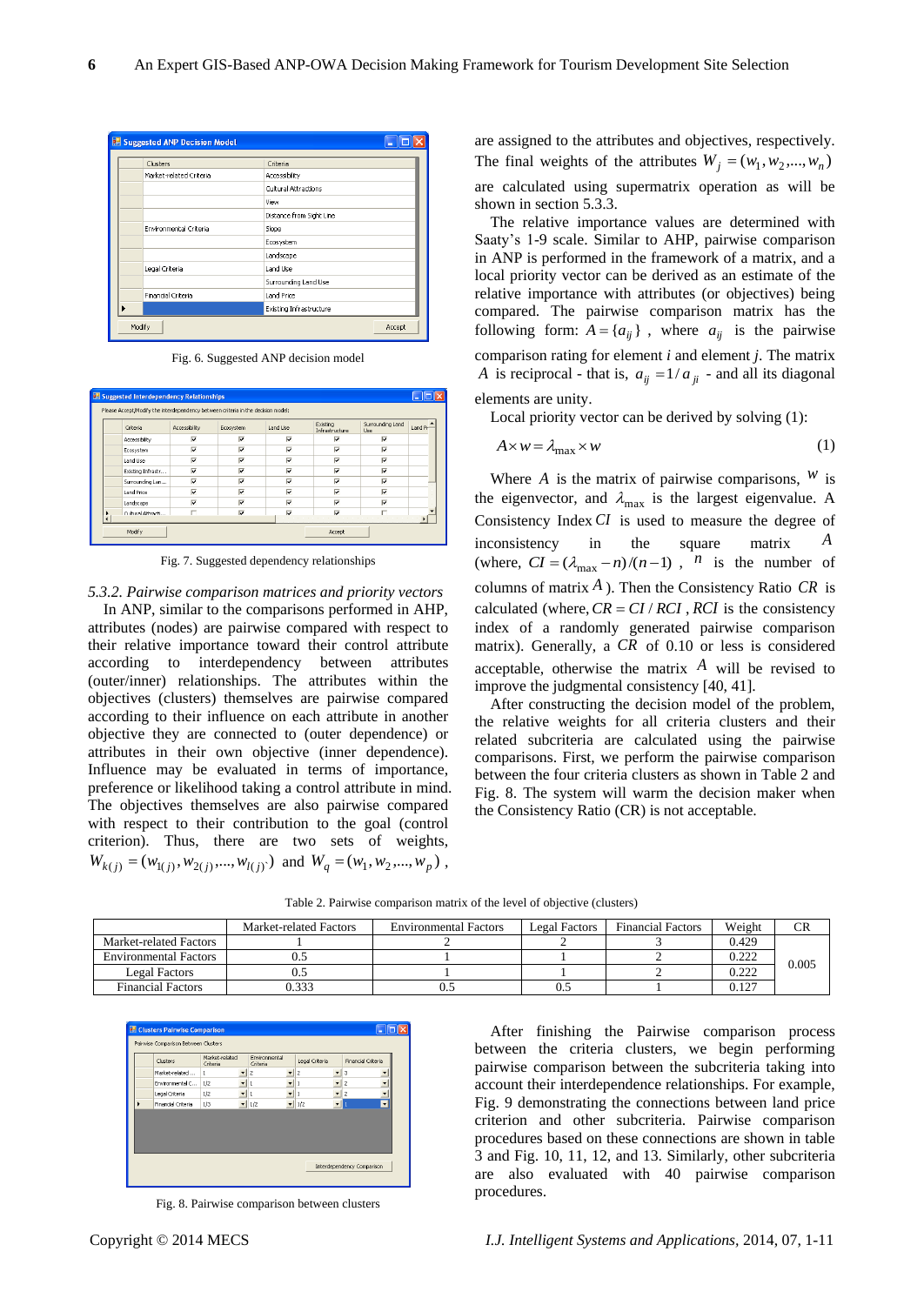

Fig. 9. Network Structure Regarding Land Price Criterion

| Table 3. Pairwise Comparison Matrices Based on Land Price Factor |  |  |  |  |  |  |  |
|------------------------------------------------------------------|--|--|--|--|--|--|--|
|------------------------------------------------------------------|--|--|--|--|--|--|--|

|                                | Accessibility Attractions | Cultural       | View |                         | Sight<br>Line              | Weight | CR        |           |    |   |       |  |
|--------------------------------|---------------------------|----------------|------|-------------------------|----------------------------|--------|-----------|-----------|----|---|-------|--|
| Accessibility                  | 1                         | 3              |      | 2                       |                            | 2      | 0.429     |           |    |   |       |  |
| Cultural<br><b>Attractions</b> | 1/3                       |                |      | 1/2                     |                            | 1/2    | 0.127     | 0.005     |    |   |       |  |
| View                           | 1/2                       | $\overline{c}$ |      |                         |                            |        |           |           | 1  | 1 | 0.222 |  |
| Sight Line                     | 1/2                       | $\mathfrak{D}$ |      |                         | 1                          |        | 0.222     |           |    |   |       |  |
|                                | Slope                     | Ecosystem      |      |                         | Landscape                  |        | Weight    | CR        |    |   |       |  |
| Slope                          |                           | 3              |      |                         | $\mathfrak{D}$             |        | 0.545     |           |    |   |       |  |
| Ecosystem                      | 1/3                       |                |      |                         | 1/2                        |        | 0.168     | 0.009     |    |   |       |  |
| Landscape                      | 1/2                       | $\overline{2}$ |      |                         |                            |        | 0.287     |           |    |   |       |  |
|                                | Land Use                  |                |      | Surrounding<br>Land Use |                            | Weight | CR        |           |    |   |       |  |
| Land Use                       | 1                         |                |      | 1/2                     |                            | 0.333  | Two       |           |    |   |       |  |
| Surrounding<br>Land Use        | $\overline{2}$            |                |      | 1                       |                            | 0.667  | Criteria! |           |    |   |       |  |
|                                | <b>Land Price</b>         |                |      |                         | Existing<br>Infrastructure |        |           | Weight    | CR |   |       |  |
| <b>Land Price</b>              |                           |                |      |                         | 1/2                        |        | 0.333     | Two       |    |   |       |  |
| Existing<br>Infrastructure     | $\overline{c}$            |                |      |                         |                            |        | 0.667     | Criteria! |    |   |       |  |



Fig. 10. Pairwise comparison between Market-related Criteria according to (Land Price)



Fig. 11. Pairwise comparison between Environmental Criteria according to (Land Price)

| <b>E. Interdependency Pairwise Comparison</b>                                           |                                                  |          |                                      |  |  |  |
|-----------------------------------------------------------------------------------------|--------------------------------------------------|----------|--------------------------------------|--|--|--|
| Interdependency PairWise Comparison Between Criteria according to Criteria (Land Price) |                                                  |          |                                      |  |  |  |
|                                                                                         | Market-related Criteria   Environmental Criteria |          | Legal Criteria<br>Financial Criteria |  |  |  |
|                                                                                         | Land Price                                       | Land Use | Surrounding Land<br>Use              |  |  |  |
|                                                                                         | Land Use                                         | 1        | 1/2                                  |  |  |  |
|                                                                                         | Surrounding Lan 2                                |          | $\overline{\phantom{a}}$             |  |  |  |
|                                                                                         |                                                  |          |                                      |  |  |  |
|                                                                                         |                                                  |          |                                      |  |  |  |
|                                                                                         |                                                  |          |                                      |  |  |  |
|                                                                                         |                                                  |          |                                      |  |  |  |
|                                                                                         |                                                  |          | Next                                 |  |  |  |
|                                                                                         |                                                  |          |                                      |  |  |  |
|                                                                                         |                                                  |          |                                      |  |  |  |

Fig. 12. Pairwise comparison between Legal Criteria according to (Land Price)

| <b>E. Interdependency Pairwise Comparison</b>                                           |                   |                                                  |                                      |  |  |  |
|-----------------------------------------------------------------------------------------|-------------------|--------------------------------------------------|--------------------------------------|--|--|--|
| Interdependency PairWise Comparison Between Criteria according to Criteria (Land Price) |                   |                                                  |                                      |  |  |  |
|                                                                                         |                   | Market-related Criteria   Environmental Criteria | Financial Criteria<br>Legal Criteria |  |  |  |
|                                                                                         | Land Price        | Land Price                                       | Existing<br>Infrastructure           |  |  |  |
|                                                                                         | Land Price        | 1                                                | 1/2                                  |  |  |  |
|                                                                                         | Existing Infrastr | $\overline{c}$                                   |                                      |  |  |  |
|                                                                                         |                   |                                                  |                                      |  |  |  |
|                                                                                         |                   |                                                  |                                      |  |  |  |
|                                                                                         |                   |                                                  |                                      |  |  |  |
|                                                                                         |                   |                                                  |                                      |  |  |  |
|                                                                                         |                   |                                                  | Next                                 |  |  |  |
|                                                                                         |                   |                                                  |                                      |  |  |  |
|                                                                                         |                   |                                                  |                                      |  |  |  |
|                                                                                         |                   |                                                  |                                      |  |  |  |

Fig. 13. Pairwise comparison between Financial Criteria according to (Land Price)

# *5.3.3. Supermatrix formation*

The supermatrix concept is similar to the Markov chain process [16]. To obtain global weights in a system with interdependent influence, the attributes local priority vectors obtained in section 5.3.2 are grouped and placed in the appropriate positions in a supermatrix based on the flow of influence from one objective cluster to another, or from an objective cluster to itself, as in the loop [42].

During this phase the following three supermatrices are obtained:

- Initial Supermatrix contains all the eigenvectors that are derived from the pairwise comparison matrices of the model (Table 4).
- Weighted Supermatrix obtained by multiplying the initial supermatrix values by the cluster weight matrix (Table 5)
- Limit Supermatrix obtained by raising the weighted supermatrix to the power of an arbitrarily large number (Table 6).

The limit supermatrix has the same form as the weighted supermatrix, but all the columns of the limit supermatrix are the same. The final weights  $W_j = (w_1, w_2, \dots, w_n)$  of all elements in the matrix can be obtained by normalizing each cluster of this supermatrix. Limit supermatrix exhibits the weights of criteria as shown in Table 7. Fig. 14 shows the final weights of both the clusters and their related criteria. The user has the choice to view the creation of different supermatrices by choosing show solution steps button.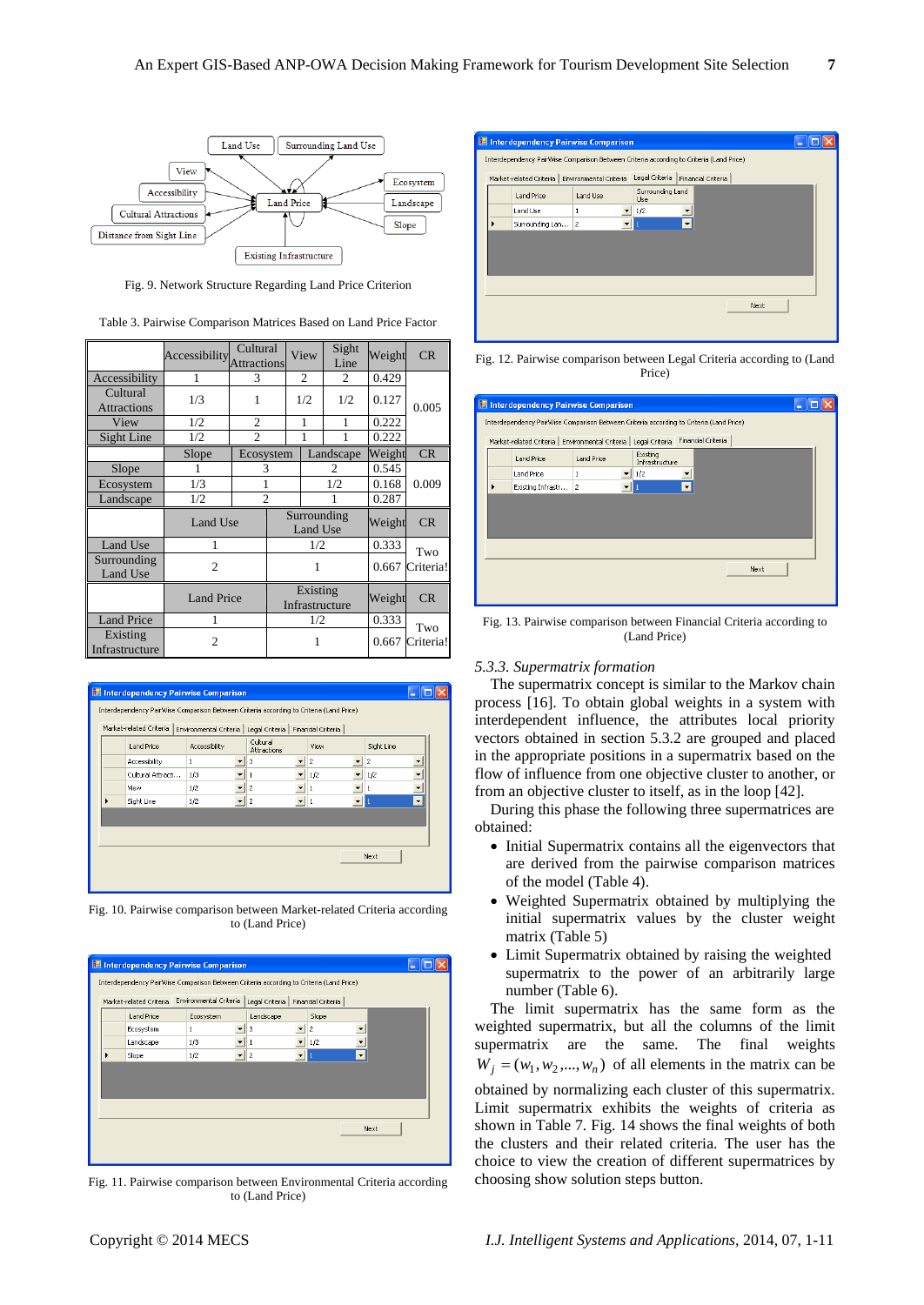| Table 4. Initial Supermatrix |  |
|------------------------------|--|
|------------------------------|--|

|                                | ccessibility | Attractions<br>Cultural | View  | from<br>.ine<br>istance<br>⊢<br>Sight<br>≏ | Slope | stem<br>Ecosy | andscape | Φ<br>ā<br>⋍<br>and | Surrounding<br>Use<br>Land | Price<br>nd<br>and | Infrastructure<br>Existing |
|--------------------------------|--------------|-------------------------|-------|--------------------------------------------|-------|---------------|----------|--------------------|----------------------------|--------------------|----------------------------|
| Accessibility                  | 0.168        | 0.000                   | 0.667 | 0.667                                      | 0.000 | 0.667         | 0.168    | 0.429              | 0.429                      | 0.429              | 0.667                      |
| <b>Cultural Attractions</b>    | 0.000        | 0.168                   | 0.000 | 0.000                                      | 0.000 | 0.000         | 0.000    | 0.127              | 0.127                      | 0.127              | 0.000                      |
| View                           | 0.545        | 0.287                   | 0.333 | 0.000                                      | 1.000 | 0.333         | 0.545    | 0.222              | 0.222                      | 0.222              | 0.000                      |
| Distance from Sight Line       | 0.287        | 0.545                   | 0.000 | 0.333                                      | 0.000 | 0.000         | 0.287    | 0.222              | 0.222                      | 0.222              | 0.333                      |
| Slope                          | 0.545        | 0.000                   | 0.287 | 0.667                                      | 0.333 | 0.545         | 0.545    | 0.545              | 0.545                      | 0.545              | 0.545                      |
| Ecosystem                      | 0.287        | 0.000                   | 0.168 | 0.333                                      | 0.000 | 0.168         | 0.287    | 0.287              | 0.287                      | 0.168              | 0.287                      |
| Landscape                      | 0.168        | 1.000                   | 0.545 | 0.000                                      | 0.667 | 0.287         | 0.168    | 0.168              | 0.168                      | 0.287              | 0.168                      |
| Land Use                       | 0.333        | 0.333                   | 0.667 | 1.000                                      | 0.333 | 0.667         | 0.333    | 0.333              | 0.667                      | 0.333              | 0.667                      |
| Surrounding Land Use           | 0.667        | 0.667                   | 0.333 | 0.000                                      | 0.667 | 0.333         | 0.667    | 0.667              | 0.333                      | 0.667              | 0.333                      |
| <b>Land Price</b>              | 0.000        | 1.000                   | 000.1 | 0.000                                      | 0.000 | 1.000         | 0.000    | 0.333              | 0.333                      | 0.333              | 0.000                      |
| <b>Existing Infrastructure</b> | 1.000        | 0.000                   | 0.000 | 1.000                                      | 1.000 | 0.000         | 1.000    | 0.667              | 0.667                      | 0.667              | 1.000                      |

Table 5. Weighted Supermatrix

|                                | essibility<br>Acc | Attractions<br>Cultural | View  | from<br>ine<br>Φ<br>—<br>Distanc<br>Sight | Slope | stem<br>cosy<br>凹 | cape<br>ands | se<br>⋍<br><b>Tang</b> | Surrounding<br>se<br><b>Ru</b> | Price<br>Бu | Infrastructure<br>Existing |
|--------------------------------|-------------------|-------------------------|-------|-------------------------------------------|-------|-------------------|--------------|------------------------|--------------------------------|-------------|----------------------------|
| Accessibility                  | 0.072             | 0.000                   | 0.286 | 0.286                                     | 0.000 | 0.286             | 0.072        | 0.184                  | 0.184                          | 0.184       | 0.286                      |
| <b>Cultural Attractions</b>    | 0.000             | 0.072                   | 0.000 | 0.000                                     | 0.000 | 0.000             | 0.000        | 0.054                  | 0.054                          | 0.054       | 0.000                      |
| View                           | 0.234             | 0.123                   | 0.143 | 0.000                                     | 0.429 | 0.143             | 0.234        | 0.095                  | 0.095                          | 0.095       | 0.000                      |
| Distance from Sight Line       | 0.123             | 0.234                   | 0.000 | 0.143                                     | 0.000 | 0.000             | 0.123        | 0.095                  | 0.095                          | 0.095       | 0.143                      |
| Slope                          | 0.121             | 0.000                   | 0.064 | 0.148                                     | 0.074 | 0.121             | 0.121        | 0.121                  | 0.121                          | 0.121       | 0.121                      |
| Ecosystem                      | 0.064             | 0.000                   | 0.037 | 0.074                                     | 0.000 | 0.037             | 0.064        | 0.064                  | 0.064                          | 0.037       | 0.064                      |
| Landscape                      | 0.037             | 0.222                   | 0.121 | 0.000                                     | 0.148 | 0.064             | 0.037        | 0.037                  | 0.037                          | 0.064       | 0.037                      |
| Land Use                       | 0.074             | 0.074                   | 0.148 | 0.222                                     | 0.074 | 0.148             | 0.074        | 0.074                  | 0.148                          | 0.074       | 0.148                      |
| Surrounding Land Use           | 0.148             | 0.148                   | 0.074 | 0.000                                     | 0.148 | 0.074             | 0.148        | 0.148                  | 0.074                          | 0.148       | 0.074                      |
| <b>Land Price</b>              | 0.000             | 0.127                   | 0.127 | 0.000                                     | 0.000 | 0.127             | 0.000        | 0.042                  | 0.042                          | 0.042       | 0.000                      |
| <b>Existing Infrastructure</b> | 0.127             | 0.000                   | 0.000 | 0.127                                     | 0.127 | 0.000             | 0.127        | 0.085                  | 0.085                          | 0.085       | 0.127                      |

# Table 6. Limit Supermatrix

|                                | Accessibility | Attractions<br>Cultural | View  | from<br>ine<br>$\circ$<br>Sight L<br>stance<br>Ά | Slope | Ecosystem | andscape | æ<br>Ξ<br><b>Tang</b> | Surrounding<br>Use<br>and | Price<br>and | Infrastructure<br>Existing |
|--------------------------------|---------------|-------------------------|-------|--------------------------------------------------|-------|-----------|----------|-----------------------|---------------------------|--------------|----------------------------|
| Accessibility                  | 0.173         | 0.173                   | 0.173 | 0.173                                            | 0.173 | 0.173     | 0.173    | 0.173                 | 0.173                     | 0.173        | 0.173                      |
| <b>Cultural Attractions</b>    | 0.015         | 0.015                   | 0.015 | 0.015                                            | 0.015 | 0.015     | 0.015    | 0.015                 | 0.015                     | 0.015        | 0.015                      |
| View                           | 0.158         | 0.158                   | 0.158 | 0.158                                            | 0.158 | 0.158     | 0.158    | 0.158                 | 0.158                     | 0.158        | 0.158                      |
| Distance from Sight Line       | 0.082         | 0.082                   | 0.082 | 0.082                                            | 0.082 | 0.082     | 0.082    | 0.082                 | 0.082                     | 0.082        | 0.082                      |
| Slope                          | 0.107         | 0.107                   | 0.107 | 0.107                                            | 0.107 | 0.107     | 0.107    | 0.107                 | 0.107                     | 0.107        | 0.107                      |
| Ecosystem                      | 0.050         | 0.050                   | 0.050 | 0.050                                            | 0.050 | 0.050     | 0.050    | 0.050                 | 0.050                     | 0.050        | 0.050                      |
| Landscape                      | 0.065         | 0.065                   | 0.065 | 0.065                                            | 0.065 | 0.065     | 0.065    | 0.065                 | 0.065                     | 0.065        | 0.065                      |
| Land Use                       | 0.116         | 0.116                   | 0.116 | 0.116                                            | 0.116 | 0.116     | 0.116    | 0.116                 | 0.116                     | 0.116        | 0.116                      |
| Surrounding Land Use           | 0.106         | 0.106                   | 0.106 | 0.106                                            | 0.106 | 0.106     | 0.106    | 0.106                 | 0.106                     | 0.106        | 0.106                      |
| <b>Land Price</b>              | 0.039         | 0.039                   | 0.039 | 0.039                                            | 0.039 | 0.039     | 0.039    | 0.039                 | 0.039                     | 0.039        | 0.039                      |
| <b>Existing Infrastructure</b> | 0.088         | 0.088                   | 0.088 | 0.088                                            | 0.088 | 0.088     | 0.088    | 0.088                 | 0.088                     | 0.088        | 0.088                      |

| Table 7. Calculated weights for the criteria |  |  |  |  |  |
|----------------------------------------------|--|--|--|--|--|
|----------------------------------------------|--|--|--|--|--|

| Criteria                       | Weights |
|--------------------------------|---------|
| Accessibility                  | 0.173   |
| <b>Cultural Attractions</b>    | 0.015   |
| View                           | 0.158   |
| Distance from Sight Line       | 0.082   |
| Slope                          | 0.107   |
| Ecosystem                      | 0.050   |
| Landscape                      | 0.065   |
| Land Use                       | 0.116   |
| Surrounding Land Use           | 0.106   |
| <b>Land Price</b>              | 0.039   |
| <b>Existing Infrastructure</b> | 0.088   |

# *5.3.4. Select linguistic quantifiers*

Zadeh [43] proposed the concept of fuzzy linguistic quantifiers. These objects are exemplified by terms such as most, many, some, "at least one", or "all" and are represented by fuzzy sets [44]. Although there are several classes of quantifiers; Yager [45] suggested that the regular increasing monotone (RIM) relative quantifiers are the most adequate for multicriteria decision making as one wants to represent the fact that the larger the number of satisfied criteria the more satisfied we are with the solution. In this setting, if *Q* is a linguistic quantifier, then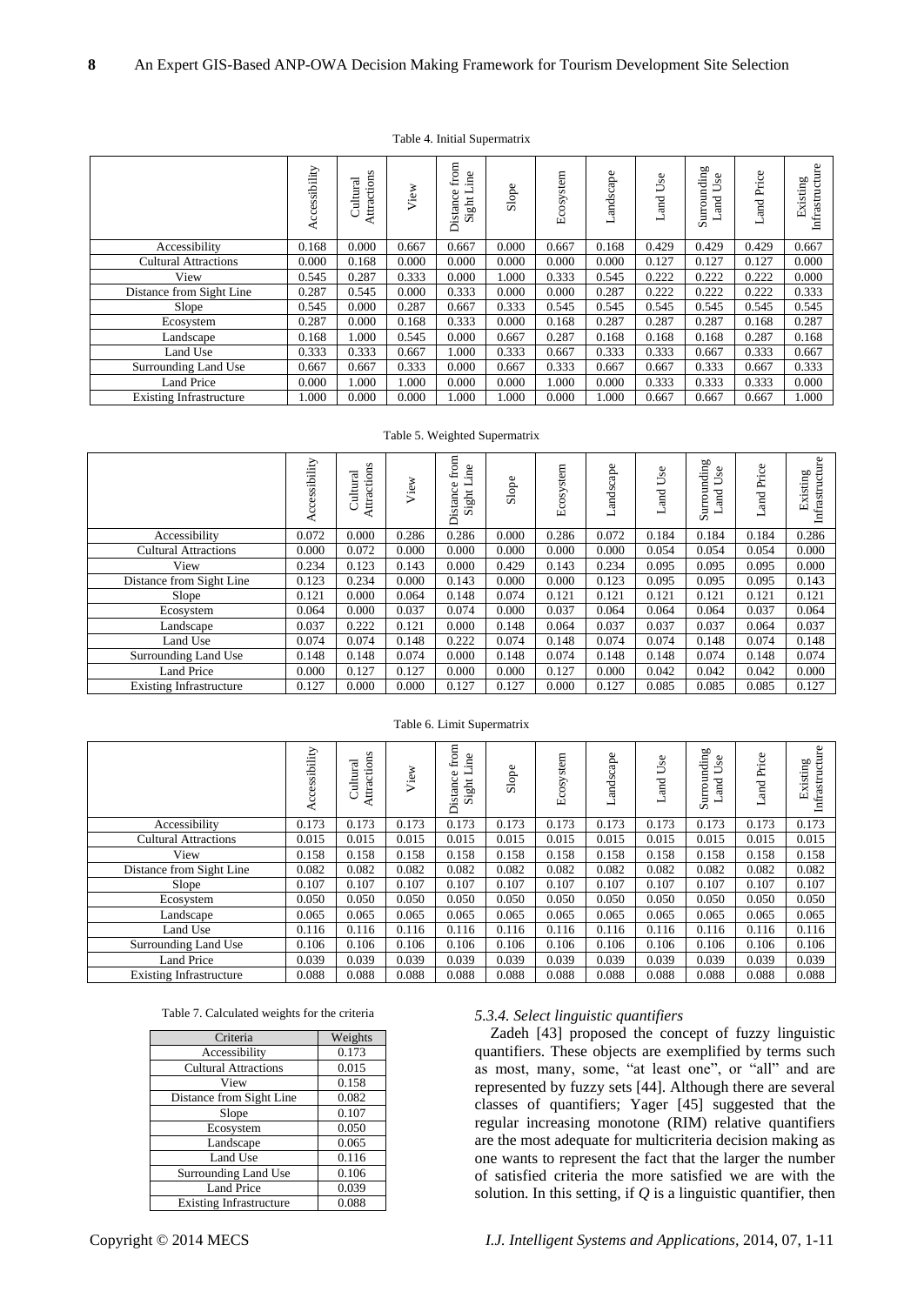it can be represented as a fuzzy subset over the unit interval [0, 1], where for each p in the unit interval, the membership grade  $Q(p)$  indicates the compatibility of p with the concept denoted by *Q* [24]. To identify the quantifier, Yager [45] employed one of the most often used methods for defining a parameterized subset on the unit interval:

$$
Q(p) = p^{\alpha}, \alpha > 0 \tag{2}
$$

| <b>Final Weights</b>                                |         |  |                           |                         |         |
|-----------------------------------------------------|---------|--|---------------------------|-------------------------|---------|
| Weights for the cluters and their related criteria: |         |  |                           |                         |         |
| Cluters                                             |         |  |                           | Weights                 |         |
| Market-related Criteria                             |         |  |                           | 0.429                   |         |
| Environmental Criteria                              |         |  |                           | 0.222                   |         |
| Legal Criteria                                      |         |  |                           | 0.222                   |         |
| Financial Criteria                                  |         |  |                           | 0.127                   |         |
|                                                     |         |  |                           |                         |         |
| Market-related<br>Criteria                          | Weights |  | Environmental<br>Criteria |                         | Weights |
| Accessibility                                       | 0.173   |  | Slope                     |                         | 0.107   |
| Cultural Attracti                                   | 0.015   |  | Ecosystem                 |                         | 0.050   |
| View                                                | 0.158   |  | Landscape                 |                         | 0.065   |
| Distance from Si                                    | 0.082   |  |                           |                         |         |
| Legal Criteria                                      | Weights |  | <b>Financial Criteria</b> |                         | Weights |
| Land Lise                                           | 0.116   |  | <b>Land Price</b>         |                         | 0.106   |
| Surrounding Lan                                     | 0.106   |  |                           | Existing Infrastructure | 0.088   |
| Show Solution Steps                                 |         |  |                           |                         | Next    |

Fig. 14. The Final Weights of Decision Model

It can be applied for generating a whole family of the RIM quantifiers. Table 8 shows a selection of the RIM quantifiers and their characteristics. By changing the parameter,  $\alpha$ , one can generate different types of linguistic quantifiers and associated order weights between two extreme cases of the "All" and "At least one" quantifiers. With different sets of order weights, one can generate a wide range of OWA operators, including

the most often used decision rules in GIS: WLC, and Boolean overlay operations (AND and OR). Boolean approaches are extreme functions that result in riskaverse (pessimistic) solutions when the AND operator is used or in risk-taking (optimistic) solutions when the OR operator is used. The WLC approach is an averaging technique that softens the hard decisions of the Boolean approach, avoiding the extremes. In a continuum of risk, WLC falls exactly in the middle; it is neither risk-averse nor risk-taking as shown in Table 8 [27].

*5.3.5. Calculation of the overall evaluation score of alternatives* 

After estimating the criterion weight  $w_j$  in section 5.3.3, the ordered criterion values  $z_{ij}$ , such that  $z_{i1} \geq z_{i2} \geq \dots \geq z_{in}$ , are obtained by sorting the standardized criterion values  $x_{ij}$  in descending order. Then the reordered criterion weight  $u_k$  is obtained according to the attribute value  $z_{ij}$ .

The overall score of the  $i<sup>th</sup>$  alternative will be calculated as follows:

$$
ANP - OWA_{(i)} = \sum_{j=1}^{n} v_j . z_{ij} \text{ for all } i = 1, 2, ..., m.
$$
 (3)

$$
\nu_j = \left(\sum_{k=1}^j u_k\right)^\alpha - \left(\sum_{k=1}^{j-1} u_k\right)^\alpha \tag{4}
$$

Where  $\alpha$  is the parameter linked to the linguistic quantifier.

Table 8. Selected linguistic quantifiers and corresponding α parameters (adapted from [17])

| $\alpha$                    | Quantifier (Q) | OWA weights $(v_i)$              | Combination procedure | Trade-off     | OR-ness | Decision strategies   |
|-----------------------------|----------------|----------------------------------|-----------------------|---------------|---------|-----------------------|
| $\alpha \rightarrow 0$      | At least one   | $v_1 = 1$ ; $v_i = 0$ for others | Logic "OR" (MAX)      |               |         | Extremely optimistic  |
| $\alpha = 0.1$              | Few            | *                                | $\ast$                | $\frac{1}{2}$ | $\star$ | Very optimistic       |
| $\alpha = 0.5$              | Some           | 宋                                | $\frac{1}{2}$         | 宋             | $\star$ | Optimistic            |
| $\alpha = 1$                | Half           | $v_i = 1/n$ for all j            | WLC.                  |               | 0.5     | Neutral               |
| $\alpha = 2$                | Many           | $\mathcal{H}$                    | $*$                   | 宋             | $\star$ | Pessimistic           |
| $\alpha = 10$               | Most           | *                                | $*$                   | 宋             | $\star$ | Very pessimistic      |
| $\alpha \rightarrow \infty$ | All            | $v_n = 1$ ; $v_i = 0$ for others | Logic "AND" (MIN)     |               |         | Extremely pessimistic |

Note: "\*" is Case dependent

The importance of the criteria has been judged and weights are calculated according to Tables 7. Given the weights and the corresponding standardized criterion maps ANP-OWA is applied using selected values of fuzzy linguistic quantifiers: at least one, few, some, half, many, most and all for the goal of the decision making as shown in Fig. 15. These linguistic quantifiers correspond to the following decision strategies: extremely optimistic, very optimistic, less optimistic, neutral, less pessimistic, very pessimistic, and extremely pessimistic as shown in Table 8. Fig. 16 shows the seven alternative land suitability scenarios for hotel site selection.

| Fuzzy Quantifiers: |           |  |
|--------------------|-----------|--|
| C At Least One.    | $C$ Half. |  |
| C Few.             | C Many.   |  |
| C Some.            | C Most.   |  |
|                    | $C$ All.  |  |
|                    |           |  |

Fig. 15. Assigning linguistic quantifiers to the goal of a decision problem.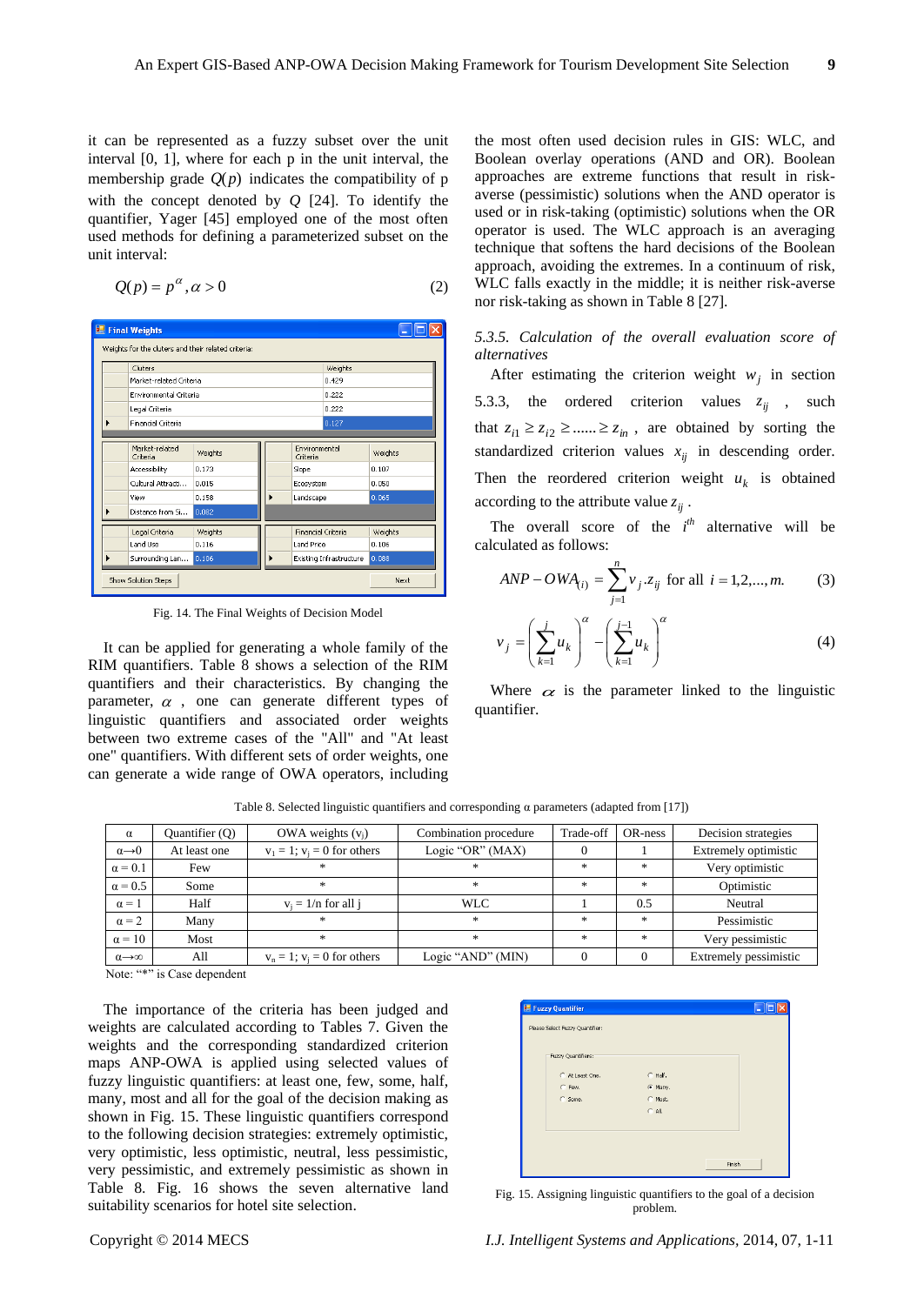

Fig. 16. Site suitability for hotel development: The results of ANP-OWA procedures for selected linguistic quantifiers.

#### VI. CONCLUDING REMARKS

The tourism development site selection process has become increasingly complex because of the plethora of environmental laws and regulations as well as the greater public awareness and involvement in the zoning and environmental issues. Expert system, GIS and MCE are very vital efficient tools for solving sitting problem. However, each of these tools has its own limitations and drawbacks in solving such problem. The integration of these techniques eliminates these limitations and provides the decision maker with an innovative approach to sitting problem. Although many recent publications discussed the application of ES, MCE, and GIS in a variety of sitting problems, only a few of them are related to tourism development site selection problems.

This paper presents a new decision making framework in which ES, GIS, and ANP-OWA are integrated systematically to handle tourism development site selection decisions. According to the type of the proposed tourism facility, an expert system is used to define the recommended sitting criteria and the interdependence relationships within and between them . Then, the GISbased ANP-OWA is used to perform the spatial data analysis necessary to generate a wide range of possible candidate sites' scenarios taking into accounts both the interdependence relationships between sitting criteria and the level of risk the decision-makers wish to assume in their multicriteria evaluation. A prototype spatial decision support system (Tourism Site Selection Advisory System) is developed to implement the proposed decision making framework. A typical case study is presented to demonstrate the application of the proposed decision making framework.

#### **REFERENCES**

- [1] O. A. Shcherbina, and E. A. Shembeleva, "Modeling Tourism Sustainable Development," in *Innovations in Computing Sciences and Software Engineering*, T. Sobh, and K. Elleithy eds., Netherlands: Springer, 2010, pp. 551- 556.
- [2] T. Chou, C. Hsu, and M. Chen, "A fuzzy multi-criteria decision model for international tourist hotels location selection," *International Journal of Hospitality Management*, vol. 27, pp. 293–301, 2008.
- [3] K. Eldrandaly, *Spatial Decision Making: An Intelligent GIS-Based Decision Analysis Approach,* Germany: VDM Verlag, 2010.
- [4] C. Jun, *Incorporating decision preferences into an expert geographic information system for industrial site selection,* PhD Dissertation, Texas A&M University, College Station, USA, 1997.
- [5] R. Feick, and B. Hall, "The Application of a Spatial Decision Support to Tourism-Based Land Management in Small Island States," *Journal of Travel Research*, vol. 39, pp. 163-171, 2000. DOI:10.1177/004728750003900206.
- [6] K. Eldrandaly, N. Eldin, and D. Sui, "A COM-based Spatial Decision Support System for Industrial Site Selection," *JGIDA*, vol. 7(2), pp. 72-92, 2003.
- [7] N. Eldin, and K. Eldrandaly, "A Computer-Aided Decision-Making System for Siting Capital Investment Projects," *ASCAAD's first International Conference on Computer Aided Architectural Design*, Saudi Arabia: KFUPM, 2005.
- [8] M. H. Vahidnia, A. A. Alesheikh, and A. Alimohammadi, "Hospital site selection using fuzzy AHP and its derivatives," *Journal of Environmental Management*, vol. 90 (10), pp. 3048–3056, 2009.
- [9] K. A. Eldrandaly, and N. M. AbdelAziz, "Enhancing ArcGIS Decision Making Capabilities Using an Intelligent Multicriteria Decision Analysis Toolbox," *Journal of Environmental Informatics*, vol. 20 (1), pp. 44-57, 2012.
- [10] M. Rahman, B. Rusteberg, R. Gogu, J. Ferreira, and M. Sauter, "A New Spatial Multicriteria Decision Support Tool for Site Selection for Implementation of Managed Aquifer Recharge," *Journal of Environmental Management*, vol. 99, pp. 61-75, 2012.
- [11] K. Eldrandaly, "Developing a GIS-Based MCE Site Selection Tool in ArcGIS Using COM Technology," *IAJIT*  vol. 10(3), 2013.
- [12] C. Chen, "Applying the Analytical Hierarchy Process (AHP) Approach to Convention Site Selection," *Journal of Travel Research,* vol. 45, pp. 167-174, 2006. DOI: 10.1177/0047287506291593.
- [13] S. Lee, *A Spatial Decision Support System for Guiding the Selection of Tourism Development Sites,* PhD Dissertation, Texas A&M University, USA, 2001.
- [14] M. Ghamgosar, M. Haghyghy, F. Mehrdoust, and N. Arshad, "Multicriteria Decision Making Based on Analytical Hierarchy Process (AHP) in GIS for Tourism, Middle-East," *Journal of Scientific Research*, vol. 10 (4), pp. 501-507, 2011.
- [15] M. Abed, M. Monavari, A. Karbasi, P. Farshchi, and Z. Abedi, "Site Selection Using Analytical Hierarchy Process by Geographical Information System for Sustainable Coastal Tourism," *International Conference on Environmental and Agriculture Engineering*, vol.15, pp. 120-124, 2011.
- [16] T. L. Saaty, *Decision Making with Dependence and Feedback: The Analytic Network Process*, Pittsburgh: RWS Publications, 1996.
- [17] Y. Meng, J. Malczewski, and S. Boroushaki, "A GIS-based multicriteria decision analysis approach for mapping accessibility patterns of housing development sites: a case study in Canmore, Alberta." *Journal of Geographic Information Systems*, vol. 3, pp. 50–61, 2011.
- [18] K. Eldrandaly, "Exploring multi-criteria decision strategies in GIS with linguistic quantifiers: an extension of the analytical network process using ordered weighted averaging operators," *International Journal of Geographical Information Science*, vol. 27(12), pp. 2455- 2482, 2013.